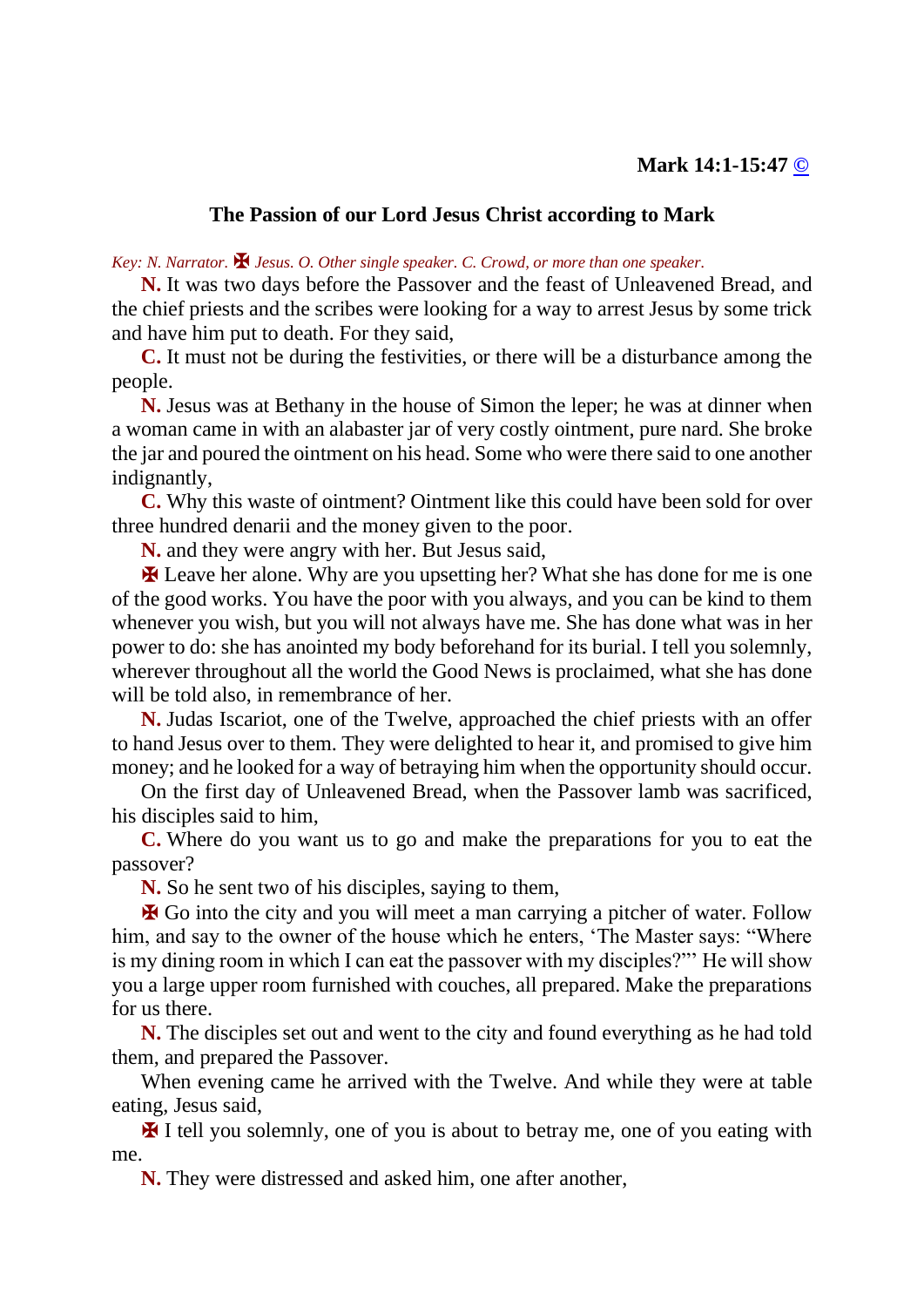**C.** Not I, surely?

**N.** He said to them,

 ✠ It is one of the Twelve, one who is dipping into the same dish with me. Yes, the Son of Man is going to his fate, as the scriptures say he will, but alas for that man by whom the Son of Man is betrayed! Better for that man if he had never been born!

 **N.** And as they were eating he took some bread, and when he had said the blessing he broke it and gave it to them, saying:

✠ Take it: this is my body.

 **N.** Then he took a cup, and when he had returned thanks he gave it to them, and all drank from it, and he said to them,

 ✠ This is my blood, the blood of the covenant, which is to be poured out for many. I tell you solemnly, I shall not drink any more wine until the day I drink the new wine in the kingdom of God.

 **N.** After psalms had been sung they left for the Mount of Olives. And Jesus said to them,

 ✠ You will all lose faith, for the scripture says: 'I shall strike the shepherd and the sheep will be scattered.' However, after my resurrection I shall go before you to Galilee.

**N.** Peter said,

**O.** Even if all lose faith, I will not.

**N.** And Jesus said to him,

 ✠ I tell you solemnly, this day, this very night, before the cock crows twice, you will have disowned me three times.

**N.** But he repeated still more earnestly,

**O.** If I have to die with you, I will never disown you.

**N.** And they all said the same.

They came to a small estate called Gethsemane, and Jesus said to his disciples,

✠ Stay here while I pray.

 **N.** Then he took Peter and James and John with him. And a sudden fear came over him, and great distress. And he said to them,

✠ My soul is sorrowful to the point of death. Wait here, and keep awake.

 **N.** And going on a little further he threw himself on the ground and prayed that, if it were possible, this hour might pass him by. He said:

 ✠ Abba (Father)! Everything is possible for you. Take this cup away from me. But let it be as you, not I, would have it.

**N.** He came back and found them sleeping, and he said to Peter,

 ✠ Simon, are you asleep? Had you not the strength to keep awake one hour? You should be awake, and praying not to be put to the test. The spirit is willing, but the flesh is weak.

 **N.** Again he went away and prayed, saying the same words. And once more he came back and found them sleeping, their eyes were so heavy; and they could find no answer for him. He came back a third time and said to them,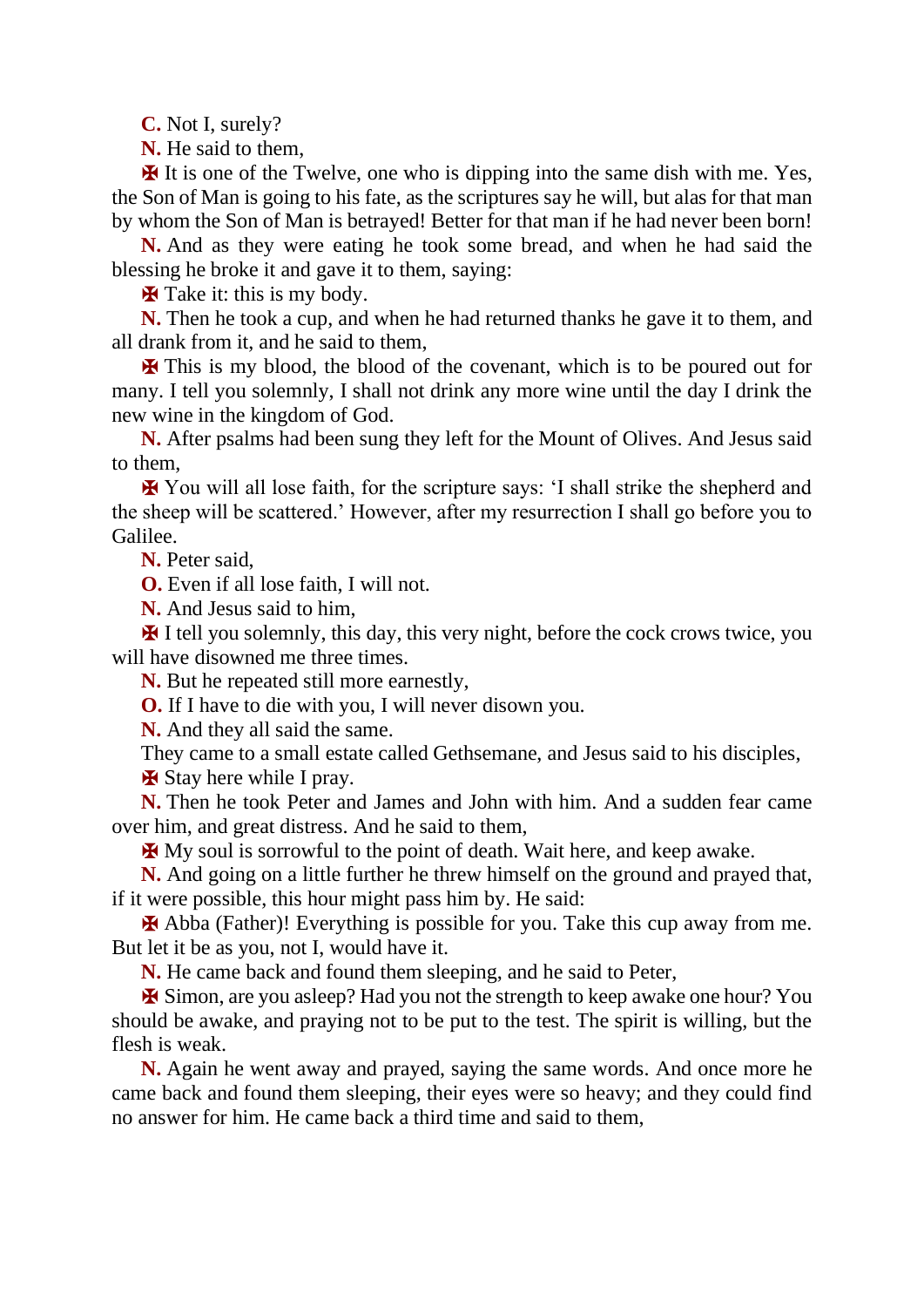✠ You can sleep on now and take your rest. It is all over. The hour has come. Now the Son of Man is to be betrayed into the hands of sinners. Get up! Let us go! My betrayer is close at hand already.

 **N.** Even while he was still speaking, Judas, one of the Twelve, came up with a number of men armed with swords and clubs, sent by the chief priests and the scribes and the elders. Now the traitor had arranged a signal with them. He had said,

 **O.** The one I kiss he is the man. Take him in charge, and see he is well guarded when you lead him away.

**N.** So when the traitor came, he went straight up to Jesus and said,

**O.** Rabbi!

 **N.** and kissed him. The others seized him and took him in charge. Then one of the bystanders drew his sword and struck out at the high priest's servant, and cut off his ear.

Then Jesus spoke:

 ✠ Am I a brigand, that you had to set out to capture me with swords and clubs? I was among you teaching in the Temple day after day and you never laid hands on me. But this is to fulfil the scriptures.

 **N.** And they all deserted him and ran away. A young man who followed him had nothing on but a linen cloth. They caught hold of him, but he left the cloth in their hands and ran away naked.

 They led Jesus off to the high priest; and all the chief priests and the elders and the scribes assembled there. Peter had followed him at a distance, right into the high priest's palace, and was sitting with the attendants warming himself at the fire.

 The chief priests and the whole Sanhedrin were looking for evidence against Jesus on which they might pass the death sentence. But they could not find any. Several, indeed, brought false evidence against him, but their evidence was conflicting. Some stood up and submitted this false evidence against him,

 **C.** We heard him say, 'I am going to destroy this Temple made by human hands, and in three days build another, not made by human hands.'

 **N.** But even on this point their evidence was conflicting. The high priest then stood up before the whole assembly and put this question to Jesus,

 **O.** Have you no answer to that? What is this evidence these men are bringing against you?

**N.** But he was silent and made no answer at all. The high priest put a second question to him,

**O.** Are you the Christ, the Son of the Blessed One?

**N.** Jesus said,

 ✠ I am, and you will see the Son of Man seated at the right hand of the Power and coming with the clouds of heaven.

**N.** The high priest tore his robes, and said:

 **O.** What need of witnesses have we now? You heard the blasphemy. What is your finding?

**N.** And they all gave their verdict: he deserved to die.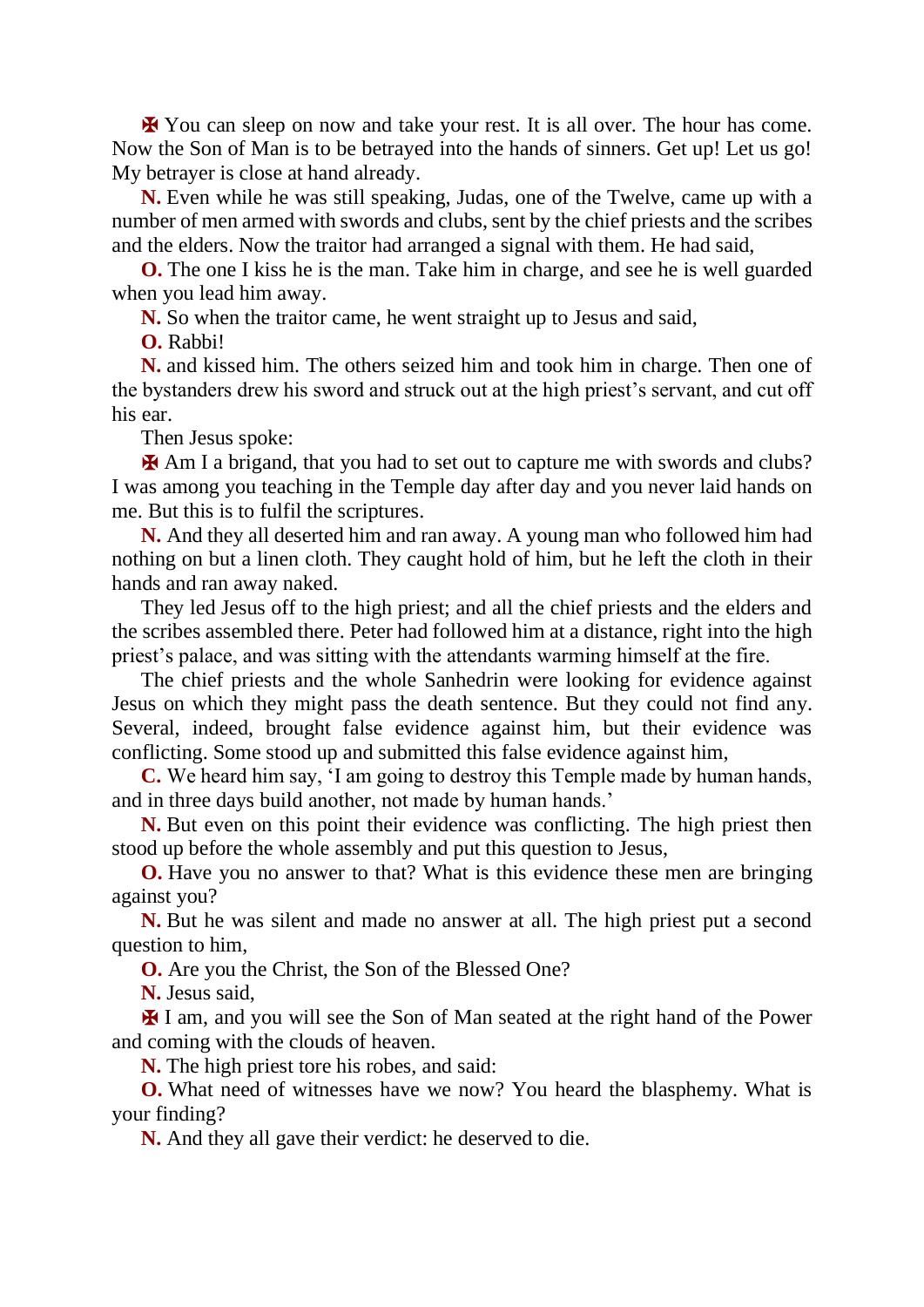Some of them started spitting at him and, blindfolding him, began hitting him with their fists and shouting,

**C.** Play the prophet!

**N.** And the attendants rained blows on him.

While Peter was down below in the courtyard, one of the high priest's servantgirls came up. She saw Peter warming himself there, stared at him and said,

**O.** You too were with Jesus, the man from Nazareth.

**N.** But he denied it, saying.

**O.** I do not know, I do not understand, what you are talking about.

 **N.** And he went out into the forecourt. The servant-girl saw him and again started telling the bystanders,

**O.** This fellow is one of them.

**N.** But again he denied it. A little later the bystanders themselves said to Peter,

**C.** You are one of them for sure! Why, you are a Galilean.

**N.** But he started calling down curses on himself and swearing,

**O.** I do not know the man you speak of.

 **N.** At that moment the cock crew for the second time, and Peter recalled how Jesus had said to him, 'Before the cock crows twice, you will have disowned me three times.' And he burst into tears.

 First thing in the morning, the chief priests together with the elders and scribes, in short the whole Sanhedrin, had their plan ready. They had Jesus bound and took him away and handed him over to Pilate.

Pilate questioned him:

**O.** Are you the king of the Jews?

**N.** He answered,

✠ It is you who say it.

 **N.** And the chief priests brought many accusations against him. Pilate questioned him again:

**O.** Have you no reply at all? See how many accusations they are bringing against you!

**N.** But, to Pilate's amazement, Jesus made no further reply.

 At festival time Pilate used to release a prisoner for them, anyone they asked for. Now a man called Barabbas was then in prison with the rioters who had committed murder during the uprising. When the crowd went up and began to ask Pilate the customary favour, Pilate answered them

**O.** Do you want me to release for you the king of the Jews?

 **N.** For he realised it was out of jealousy that the chief priests had handed Jesus over. The chief priests, however, had incited the crowd to demand that he should release Barabbas for them instead. Then Pilate spoke again:

**O.** But in that case, what am I to do with the man you call king of the Jews?

**N.** They shouted back,

**C.** Crucify him!

**N.** Pilate asked them,

**O.** Why? What harm has he done?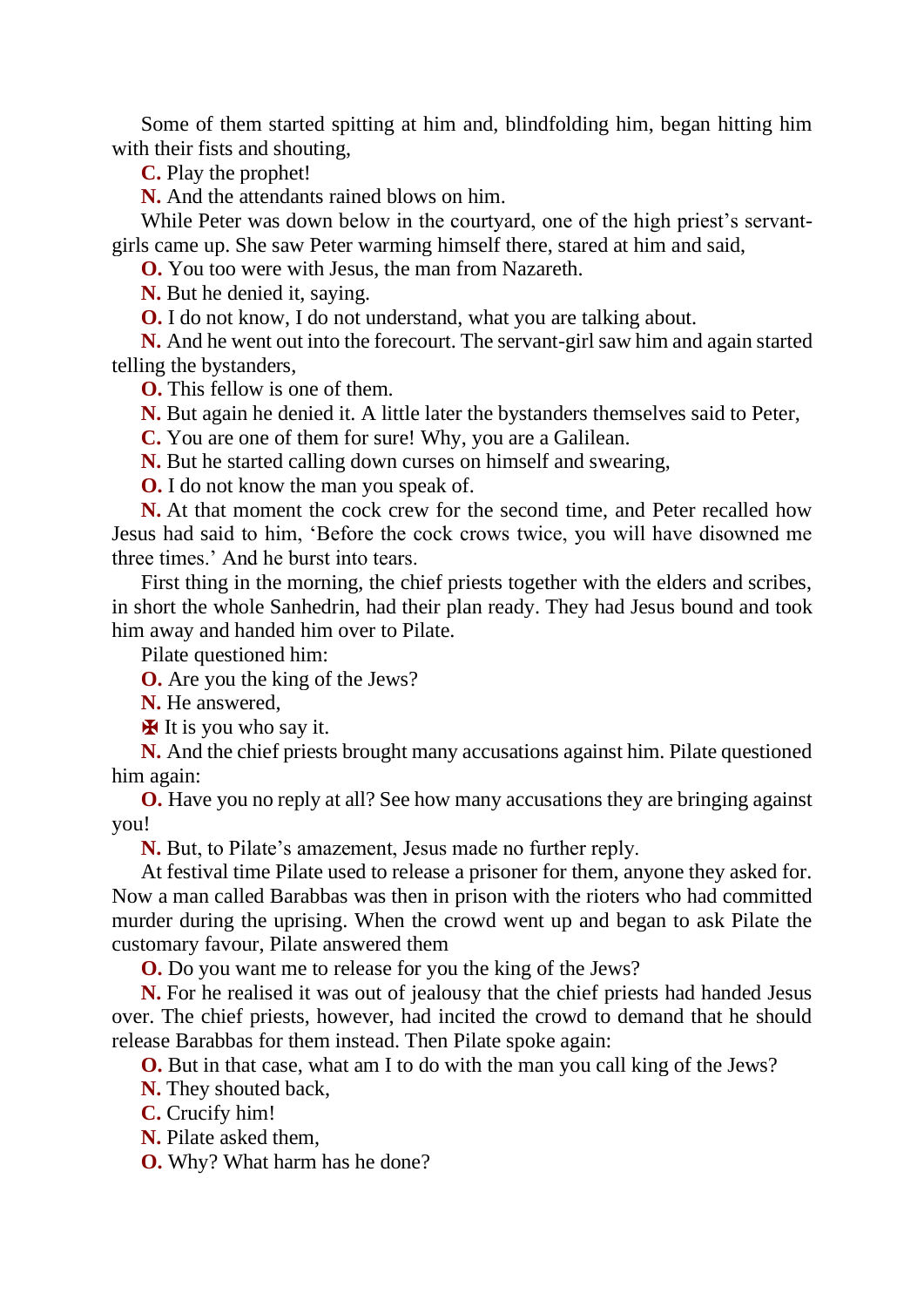**N.** But they shouted all the louder,

**C.** Crucify him!

 **N.** So Pilate, anxious to placate the crowd, released Barabbas for them and, having ordered Jesus to be scourged, handed him over to be crucified.

 The soldiers led him away to the inner part of the palace, that is, the Praetorium, and called the whole cohort together. They dressed him up in purple, twisted some thorns into a crown and put it on him. And they began saluting him,

**C.** Hail, king of the Jews!

 **N.** They struck his head with a reed and spat on him; and they went down on their knees to do him homage. And when they had finished making fun of him, they took off the purple and dressed him in his own clothes.

 They led him out to crucify him: they enlisted a passer-by, Simon of Cyrene, father of Alexander and Rufus, who was coming in from the country, to carry his cross. They brought Jesus to the place called Golgotha, which means the place of the skull.

 They offered him wine mixed with myrrh, but he refused it. Then they crucified him, and shared out his clothing, casting lots to decide what each should get. It was the third hour when they crucified him. The inscription giving the charge against him read: 'The King of the Jews.' And they crucified two robbers with him, one on his right and one on his left.

The passers-by jeered at him; they shook their heads and said,

 **C.** Aha! So you would destroy the Temple and rebuild it in three days! Then save yourself: come down from the cross!

 **N.** The chief priests and the scribes mocked him among themselves in the same way. They said,

 **C.** He saved others; he cannot save himself. Let the Christ, the king of Israel, come down from the cross now, for us to see it and believe.

**N.** Even those who were crucified with him taunted him.

 When the sixth hour came there was darkness over the whole land until the ninth hour. And at the ninth hour Jesus cried out in a loud voice.

✠ Eloi, Eloi, lama sabachthani?

 **N.** which means, 'My God, my God, why have you deserted me?' When some of those who stood by heard this, they said

**C.** Listen, he is calling on Elijah.

 **N.** Someone ran and soaked a sponge in vinegar and, putting it on a reed, gave it him to drink, saying:

**O.** Wait and see if Elijah will come to take him down.

**N.** But Jesus gave a loud cry and breathed his last.

*All kneel and pause for a moment.*

 And the veil of the Temple was torn in two from top to bottom. The centurion, who was standing in front of him, had seen how he had died, and he said,

**O.** In truth this man was a son of God.

 **N.** There were some women watching from a distance. Among them were Mary of Magdala, Mary who was the mother of James the younger and Joset, and Salome.